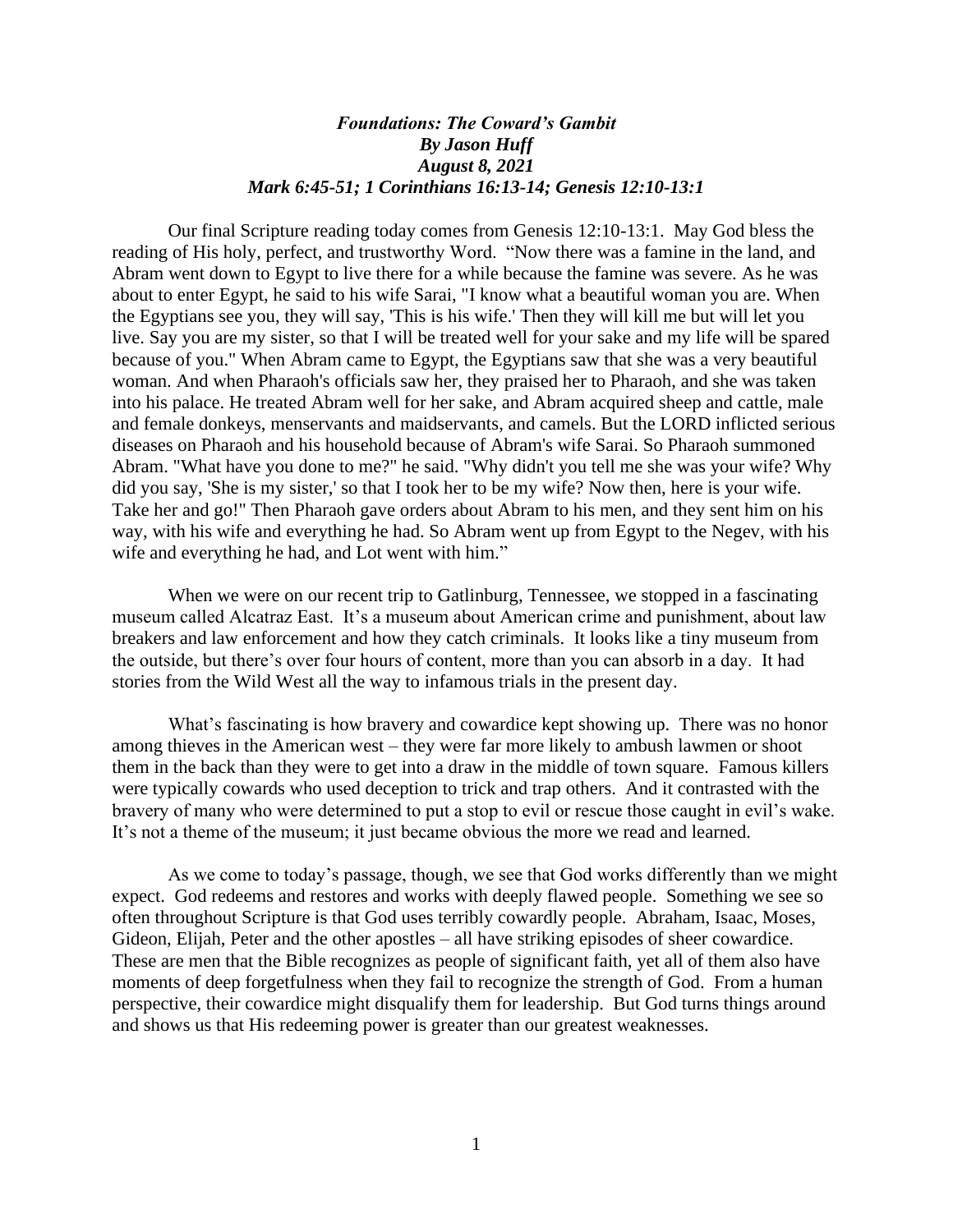As we approach today's reading, we remember where we've been – Abram and his family were deep in the heart of moon worship territory in the land of Ur. God speaks to Abram and tells him to move where God will lead him. It's a long journey of years and over a thousand miles, but Abram trusts God, and Abram is led to the land of Canaan, what we think of now as modern Israel. Moving from every comfort he knew to a new land with only God as his guide took great faith, and Abram is commended for it in Scripture.

But Canaan doesn't turn out to be the land of wine and roses after all, at least not when Abram and his crew arrive. Ur might have been pagan, but ancient Canaan was wickedly pagan. They were habitually licentious and lustful, and since murder was considered a lesser crime than adultery, it wasn't unusual to consider killing a man to take his wife. The clans there worshiped a variety of different gods, but most practiced child sacrifice. And not only that, not long after Abram and his family arrive in Canaan, there is a severe famine. Now Abram doesn't consider heading back to Ur; he doesn't abandon his faith in God and say, "I've had enough of this." But he does take his entire caravan to Egypt in search of temporary relief.

And this brings up the first thing I want to talk about today: *beware the burden of unmet expectations*. It's a subtext in this week's passage, but it grows over the course of the next several passages we'll talk about in the coming weeks. I believe the reason that Abram gets himself and Sarai into trouble in Egypt is because he's started to doubt himself and what he's heard from God. God has led him to this land, but God has not shown him any of His real might or power yet. Canaan is a land of debauchery and sin, well-occupied and fortified.

And so, perhaps we might be a little generous to Abram. His scheme to save his own skin in Egypt is based on the fact that Abram still believes that whatever God might do for him, he's still got to look out for number one – he trusted God enough to leave his homeland, but not enough to trust God to save him from the hand of someone who might want to kill him to take Sarai for himself. It's not so much pride so much as self-sufficiency – the idea that the only one who's looking out for me is me.

We sometimes believe that because we do the right thing, because we have become believers and strive to become faithful followers of Jesus, God is going to make our lives perfect. And that's rarely the case. Most people around the world face calamity and hardship because of their decision to follow Christ, not blessing after blessing. But if we think that God is some sort of all-wise Santa Claus, a machine where if we push the right buttons we'll be showered with an earthly jackpot of riches, we will have unmet expectations. If we think our obedience to God puts us in His debt, we are wrong. We need to make sure that our casual look at external circumstances does not drive us to distrust God – He is there, though we may not recognize Him.

Many sins that come back to haunt us time and time again are sins we pick up because of the unmet expectations we have of God. I must provide for myself, so I'll take the high paying job with questionable ethics rather than the low paying job that serves God's Kingdom. I must provide for myself, so I stop waiting on God to provide a spouse and fulfill my lusts my own way. I medicate myself with whatever pleasure of choice makes me feel best. It is one thing to say we trust in God. It's another thing to act in ways that show it. When we act on our unmet expectations rather than continuing to trust in the storm, that's where we run into problems.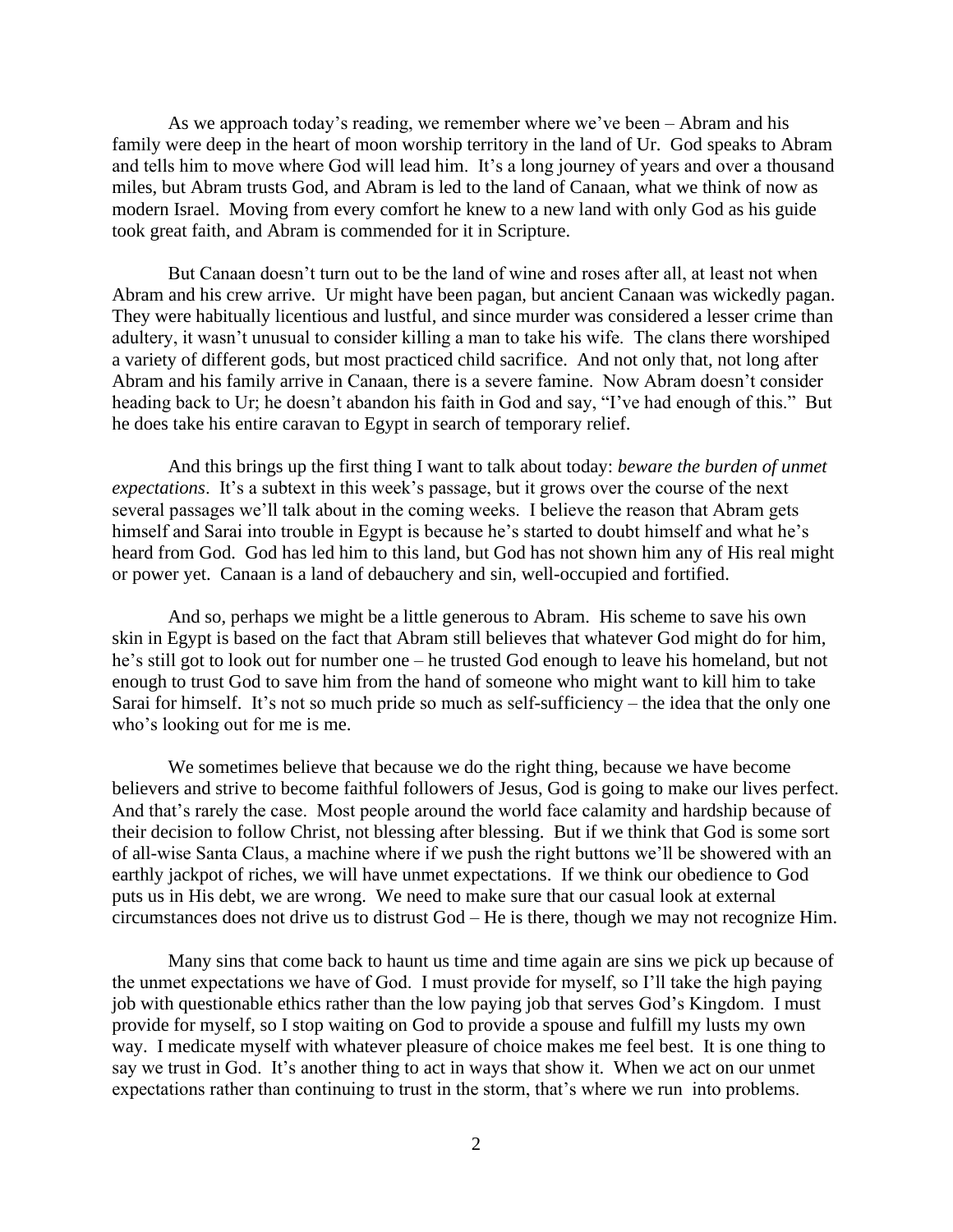My thought for myself and for all of us this morning is simply this: trust God even when He hasn't met your expectations. He knows what's best. God had a plan for leading Abram to Canaan. Abram didn't need to scheme to keep himself safe on his sojourn to Egypt. Yes, there was a famine. Yes, Canaan was filled with wicked people. But that didn't mean God wasn't going to fulfill the promise.

The external circumstances didn't matter – God was still faithful and trustworthy. And so for us too, when God doesn't answer your prayers the way you'd hoped, when you've followed Him in faith and so far have nothing to show for it, keep trusting. Because our hope ultimately isn't for perfection and comfort and safety in this life but for the love, peace, and security of God in the next.

Back to the passage...Abram has this scheme. "Tell everyone you're my sister, Sarai." Abram is convinced that Sarai's beauty is going to be a problem. At this point, she's 65, but lifespans were much longer; she lives 127 years, so she's just at middle age. As someone from a faraway land, she would have been uniquely exotic. As we said before, murder was less a crime than adultery, so Abram's thoughts are not off-base!

And Abram's plan is really to save them both from problems; courtship in ancient times often took several months' worth of exchanges and conversations and gifts to the family. If any ordinary man had taken a liking to Sarai, they would have had plenty of time to plan an escape out of Dodge. While the plan saves Abram's skin, it also would have saved Sarai from becoming someone's trophy wife in a foreign land.

The only problem with the plan is that it doesn't count on Pharaoh. Pharoah's courtesans are the ones who take note of her, and Pharoah hears them. And Pharoah doesn't ask; he takes what he wants. To be fair, Pharoah treats Abram like a king. What's not obvious from the passage is that in this era, female donkeys were the prized riding animal in Egypt, and camels (which don't do particularly well in Egypt) were a novel rarity. This shows just how taken Pharoah is with Sarai and how much he showers on Abram for her hand. Pharoah's only sin here is his ignorance of the truth that Abram and Sarai have kept from him.

This is a real pickle for Abram. His failing, his plan, has put God's promise on the line. Everything is at stake. Any hope of making a nation out of Abram also rests on Sarai. She's now gone, a part of Pharoah's harem, soon to be taken to his chambers. If it weren't for God's intervention, Abram would have bungled everything. There's no earthly solution to the fix Abram has gotten them in.

Then comes the plagues. Our translation says "diseases," which may be right, but the word is the same as what described what happens in the Exodus 500 years later. Pharoah's household is afflicted, and somehow the truth comes out – Sarai is Abram's wife. And Pharoah is indignant. He gives Abram a tongue-lashing, and in the Hebrew, his final retort doesn't even have all the proper connecting words. It's basically, "Look! Wife! Take and go!" He's so mad, but he's also terrified, so he has Abram's caravan briskly escorted out of the country.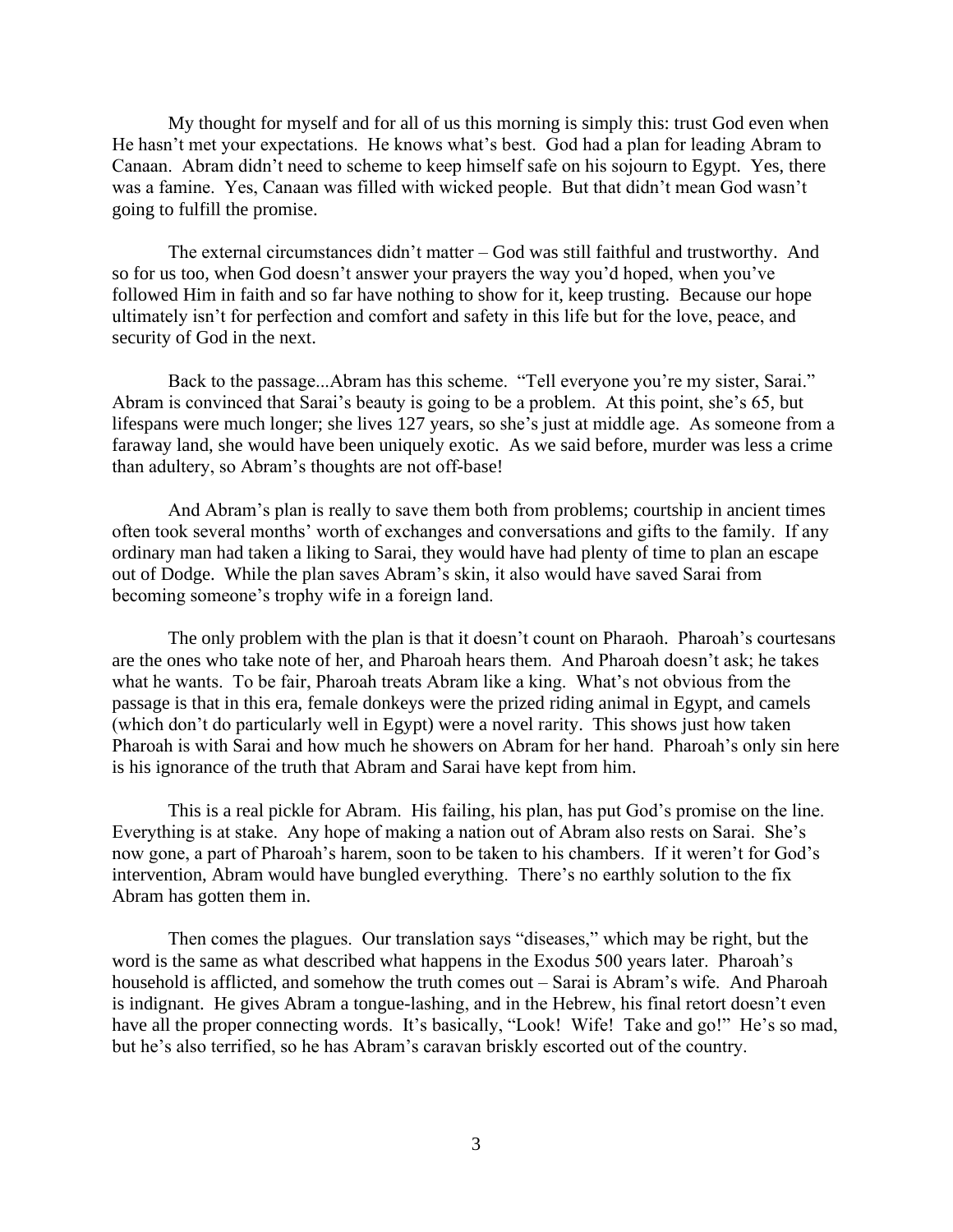It's really important for us to note that this simple story, told in a few lines, is a direct parallel to the Exodus. Look at the similarities – the people of God are oppressed. The lives of the males are at risk and the women will be married and entrapped in the Egyptian system. God sends a series of plagues on Egypt which eventually leads to the people of God coming away with significant Egyptian wealth when they are told to leave. What was true for Abram was true for his descendants nearly half a millennia later. Where there was no hope, God comes through, rescuing and delivering His people. The ancient Israelites living enslaved in a foreign land could have hope because God had come through before.

This brings us back to a point that I've made in the past, but it comes up so often that we must repeat it: *God is faithful to His people despite their serious flaws and sins*. Abram really makes a mess of things. His plan completely leaves God out of the equation. It makes assumptions about the people they'll meet, it leaves Sarai in the lurch, it imperils God's promise of making a mighty people of Abram. God comes through when Abram is completely out of options, and does so despite the fact that Abram didn't count on God to do anything.

God is always faithful to their people despite their waywardness. Sometimes, we hear that God in the Old Testament is fierce and angry and is loving and kind in the New Testament, that either something changed or God isn't the same God or something. But what I see in the Old Testament is God being continually and repeated loving to His people despite their immense failures. God never reneges on His promises, even when His people make it virtually impossible to keep them and still be just.

The Israelites who He's brought of the wilderness reject Him, but He allows their children to enter the promised land. Their descendants reject Him as their king and want an earthly ruler, but instead of rejecting them, He gives them what they want – a series of kings. Their continual wickedness leads God to exile them into Babylon for 70 years, but He still brings the remnant home. When the time comes for Jesus, the long-awaited Messiah, they reject Him too, nailing Him to a cross. Yet the Father resurrects His Son and offers salvation to all those who would trust in Him – including those responsible for His death!

The reason we worship every week, the reason I'm here preaching, the reason there are 2 billion believers around the world, is because God is faithful to sinners. He moves mountains to accomplish His will and to rescue poor, weak people like you and me. We may be cowards. We may be liars. We may be guilty of any number of sins. But God remains faithful. God did not look at Abram and say, "You missed your shot!" God was faithful and rescued Abram and Sarai out of the mess they got themselves into.

Friends, rest in the arms of your savior Jesus. Look to Him, learn from Him, love Him, follow Him. Do not test Him with your sins. But know that when you stumble, when you fail, God is still there. You know, I think about how many times Jesus chided the disciples for their lack of faith. Over and over again, they disbelieve; they don't trust. Jesus feeds 5,000 people in front of the disciples, and then when He wants to do it again for a crowd of 4,000, they are still like, "We don't have enough food for us, let alone them!" They saw the miracles and still fell down on their faces.